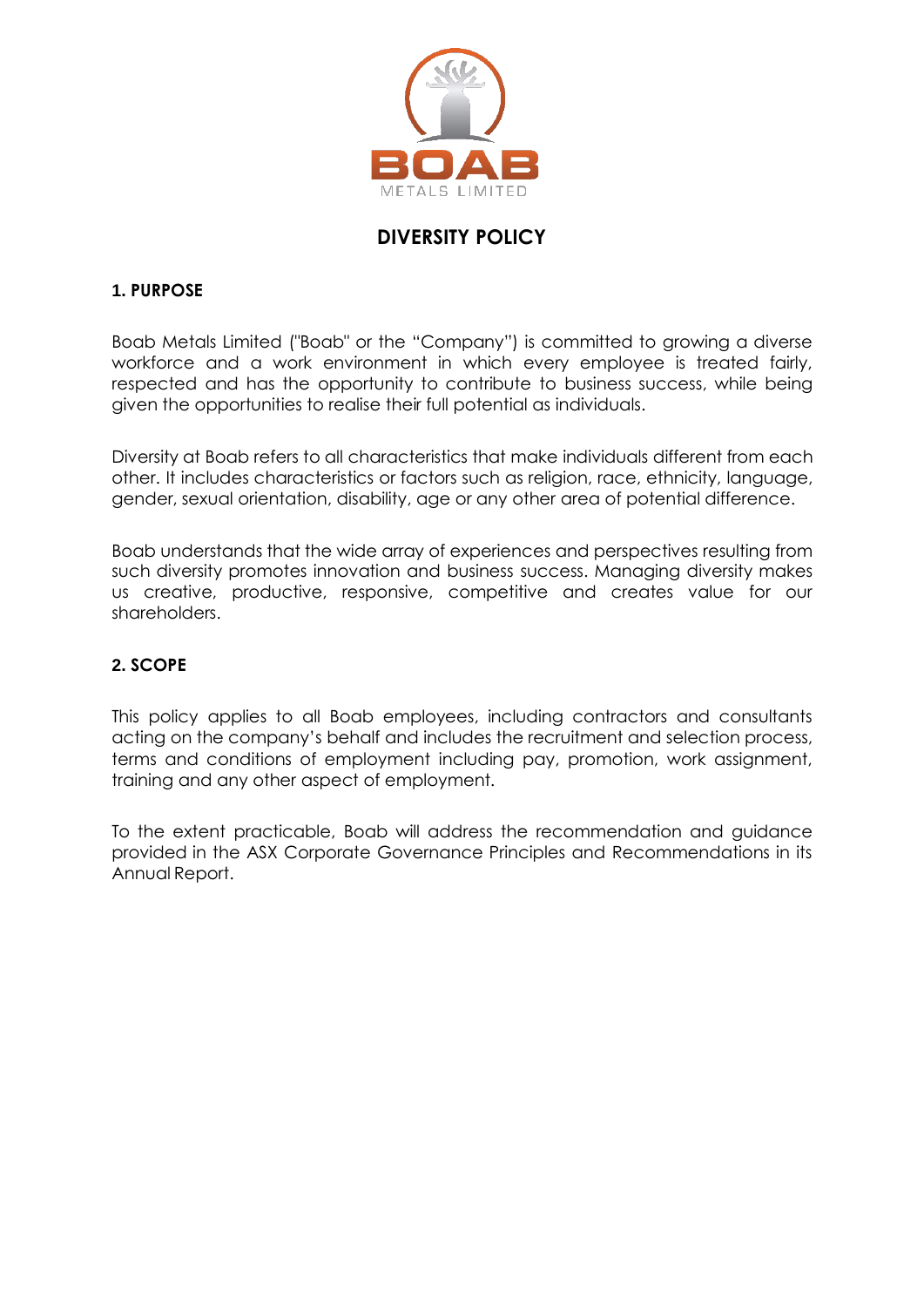## **3. POLICY**

When valuing and managing diversity Boab will:

- Attract and retain a skilled and diverse workforce that best represents the talent available in the communities in which our assets are located and our employees reside.
- Promote and maintain a work environment that values and utilises the contributions of employees with diverse backgrounds, experience and perspectives through improved awareness of the benefits of workplace diversity, human resources policies, systems and processes and successful management of diversity.
- Build and maintain a safe work environment by taking action against inappropriate workplace behaviour including discrimination, harassment, bullying, victimisation and vilification.
- Set measurable objectives for gender diversity which will be monitored and reviewed against the effectiveness of this policy and associated procedures. The Board will report the respective proportions of men and women on the Board, in the Senior Executive Group and across the entire organisation.
- Build a workforce that is provided with opportunities to develop skills and experience for career advancement, learning and development.
- Ensure that succession and talent management processes provide the necessary learning and development opportunities to develop the skills and experience necessary for employees to be considered for advancement to more senior roles, including the executive team and the Board.
- Ensure appropriate selection criteria based on diverse skills, experience and perspectives is used when hiring new staff, including Board members. Job specifications, advertisements, application forms and contracts will not contain any direct or inferred discrimination. Boab is empowered to engage professional consultants to assist in the hiring process by presenting diverse candidates to the Company for consideration.
- Ensure that applicants and employees of all backgrounds are encouraged to apply for, and have fair opportunity to be considered for all available roles.
- Ensure that our standards and procedures address specific barriers to groups of employees, by developing flexible work practices to meet the differing needs of employees.
- Comply with equal opportunity and anti-discrimination legislation.
- Ensure transparency of board processes, review and appointments. Refer to the Board Charter for further detail relating to the roles and responsibilities of the Board.

### **4. RESPONSIBILITIES**

- It is the responsibility of all directors, officers and employees to comply with the Company's Diversity Policy and report violations or suspected violations in accordance with this Diversity Policy.
- Managers are responsible for understanding their role in promoting diversity, communicating and implementing policies and procedures effectively and working with staff to integrate the values of diversity into employment practices.
- Everyone working at Boab is responsible for understanding this policy and incorporating it into their daily work practices.
- The Board of Directors will lead and approve policy review, revision as appropriate and monitoring of data collected.